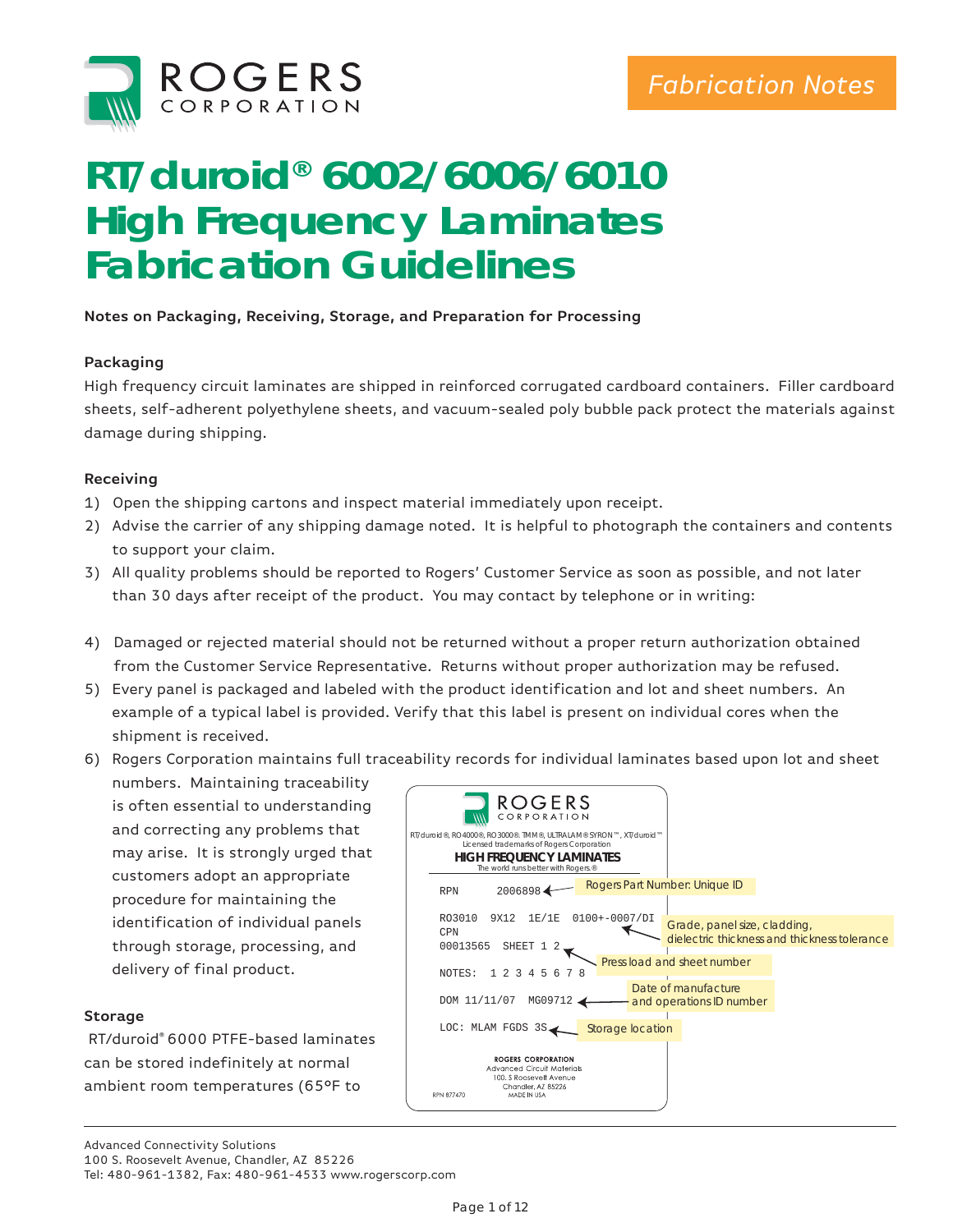85°F, 18°C to 30°C) and normal humidity levels. At room temperature, the dielectric materials are inert to high humidity and atmospheric pollutants such as industrial gases and marine salts. However, metal claddings, such as copper foil or thick aluminum, brass, and copper backing, can be oxidized or corroded during direct exposure to high humidity, sulfur oxides, and marine salts. The adherent polyethylene cover sheet (thick cores) and polythelene bag (thin laminates) provide a large measure of protection from corrosive atmospheres. Normal cleaning procedures, covered later in this publication, readily remove traces of corrosion from properly stored materials.

# **Storage in Original Shipping Cartons**

- 1) Stack cartons on a flat surface that is safely out of the way of mobile handling and moving equipment.
- 2) Cartons should be stacked to a maximum of five high to avoid excessive weight on the bottom packages.

# **Storage of Panels Removed from Cartons**

- 1) Thin panels should remain sealed within the polyethylene bags, and the adherent polyethylene sheets should remain on thicker cores. These packaging materials deter oxidation and corrosion of the metal layers and provide a measure of protection against mechanical damage (i.e., scratches, pits, dents, etc.).
- 2) Store panels on edge in slotted shelving units, keeping the clad surfaces vertical. This provides easy access with low risk of damage to the metal surfaces.
- 3) If storage facilities do not permit vertical stacking:
	- A) The shelf must be flat, smooth, and clean.
	- B) The shelf must extend beyond the full area of the panels being stored.
	- C) Surfaces of the laminates must be free of debris.
	- D) Shelf loading should be kept below 50 pounds per square foot.
	- E) Panels should be interleaved with soft, non-abrasive separator sheets.

# **Handling**

PTFE-based materials are softer than most other rigid printed wiring board laminates and are more susceptible to handling damage. Cores clad only with copper foils are easily creased. Materials bonded to thick aluminum, brass, or copper plates are more prone to scratches, pits, and dents. Proper handling procedures should be followed.

- 1) Wear gloves of knit nylon or other non-absorbent material when handling panels. Normal skin oils are slightly acidic and readily corrode copper surfaces. Fingerprints are difficult to remove as normal brighteners dissolve the corrosion, but leave corrosive oils in the copper to cause the fingerprint to reappear hours or days later. The following procedure is recommended to remove fingerprints:
	- A) Bright dip in dilute hydrochloric acid.
	- B) Degrease in acetone, methyl ethyl ketone, or vapor degrease with chlorinated solvents.
	- C) Water rinse and bake dry for 60 minutes @ 250°F (125°C).
	- D) Repeat bright dip.
- 2) Keep work surfaces clean, dry, and completely free of debris.
- 3) Leave the polyethylene bag or sheet in place through initial processes such as shearing, sawing, blanking, and punching.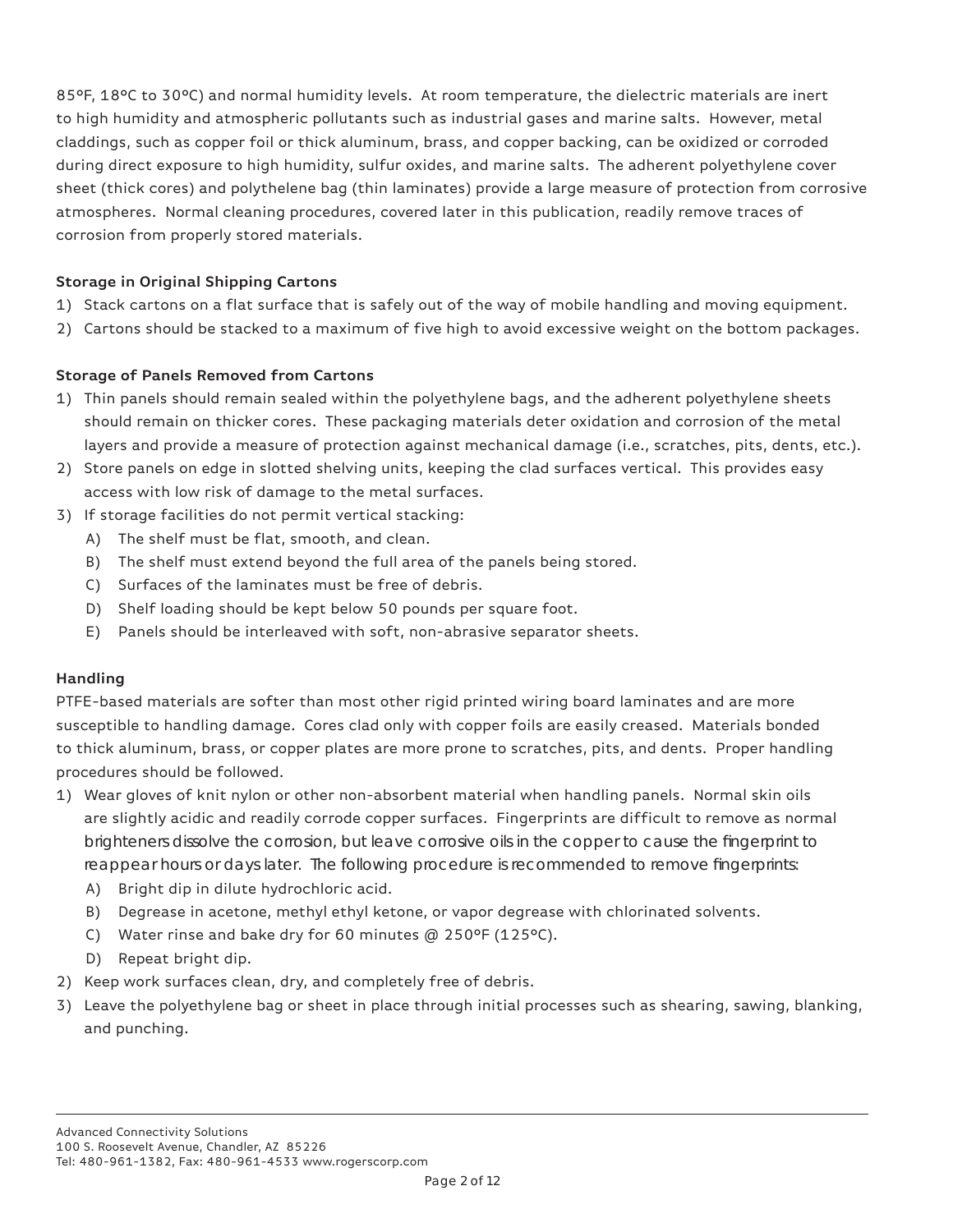- 4) Only pick panels by two edges. Thin cores in particular lack the stiffness required to support themselves by one edge or corner, handling them in that manner may dimensionally distort the dielectric or impart a permanent crease.
- 5) During processing, cores should be transported between work stations on flat carrying trays, preferably interleaved with a soft, sulfur-free paper. Vertical racks should not be used unless they are slotted and provide adequate vertical support.

# **Single- and Double-Sided PCB Fabrication Guidelines**

# **Surface Preparation**

For panels protected by self-adhering polyethylene sheet, use the following steps to remove it and any adhesive residue. This should be done prior to drill (double-sided process) or just before the final copper cleaning step that immediately precedes the application of photoresist in a single-sided process. As previously mentioned, gloves should be worn.

- 1) Lay the panel on a flat clean surface.
- 2) Peel back the film at one corner and extend the starting peel across the short edge.
- 3) Hold the exposed panel end against the flat surface and gently peel off the film in a horizontal direction away from the starting edge.
- 4) Turn the panel over and remove the film on the other side in a similar manner. Make sure that the work surface remains clean.
- 5) Remove adhesive residue by wiping with a lint-free cloth soaked in an alcohol solvent. Isopropanol, 70% to 100%, is recommended for low toxicity and flammability. Ketones, such as acetone or MEK, or halogenated hydrocarbon degreasing solvents are not particularly effective for removing adhesive spots.
- 6) The solvent clean should be followed with a clean water rinse.
- 7) Remove copper oxides using commercially available cleaners and microetchants.
- **8) Abrasive cleaning (e.g., pumice powder or conveyorized brush scrubbing) is not recommended.**  Mechanical surface preparation tends to cause microscopic scratches in copper. These scratches become stress risers that can lead to thermal stress cracks in some environmental conditions. While strongly recommending against abrasive cleaning, we recognize that in some circumstances that abrasive cleaning is necessary. When abrasive cleaning is required, it should be performed with minimal pressure and knowledge of the risks involved. Brush scrubbing may cause material distortion.

# **Tooling Holes**

Pinning or tooling holes can be punched, drilled, or routed using normal procedures.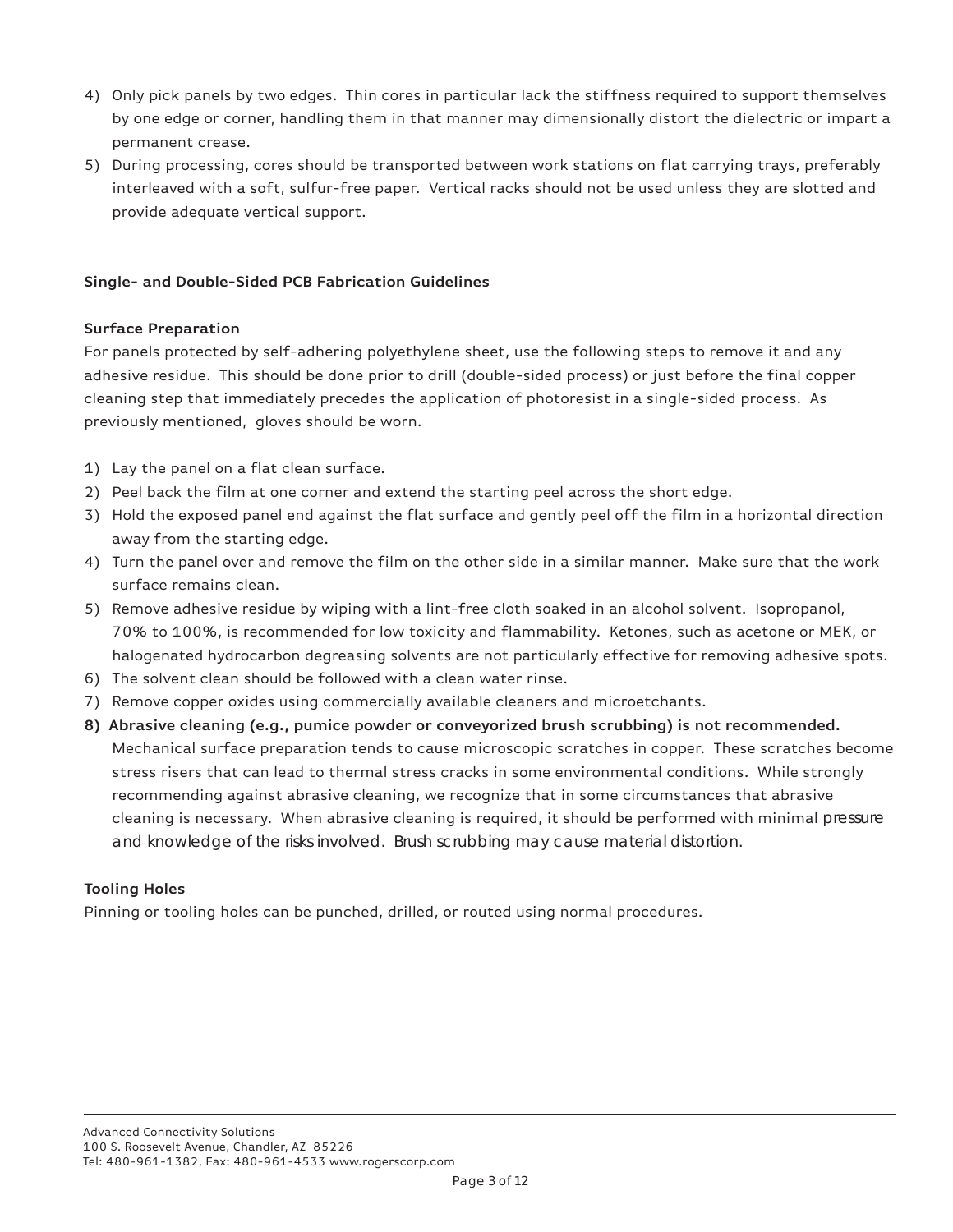# **Drilling**

# **Avoiding Smear**

 Smear on drilled via walls is a well-known problem with epoxy-glass laminates. Overheated tools can thermally decompose the epoxy resin system causing it to soften. The softened resin system stretches slightly during drilling, causing a connected "flap" of resin to form. Furthermore, small pieces of debris may become lodged during drilling between the hole wall and the tool when they become shear-deformed and are loosely re-deposited. Resin flaps and re-deposited debris can be removed during plasma or permanganate desmear processes.

Similar types of smear occur when drilling PTFE composites. While re-deposited debris can be dislodged using vapor honing, a proven way does not exist to remove the flap-style smear that is connected to a hole wall. As smear cannot be readily removed, it must be avoided by employing tightly controlled drilling parameters and conservative tool life expectations.

# **Stack Construction**

RT/duroid® 6000 cores can be drilled individually or in stacks using pressed phenolic composite boards for entry and exit. The total thickness of the core material plus entry material and penetration into exit material should not exceed 75% of the drill's flute length. For most applications, the maximum stack height should be less than 0.240 inch (6.1 mm).

## **Drill Type**

Carbide drills should be used to minimize wear of cutting edges. Standard style drills with an included lip angle of 130° are recommended. Undercut style drills where the flute diameter is reduced 0.025" (0.65 mm) from the cutting end may help to reduce re-deposited smear. The use of new drills is strongly urged. Re-pointed drills, if used, must be precision ground and visually inspected prior to use.

# **Drill Parameters**

The optimum tool surface speed and infeed rates are 250-300 surface feet per minute (60 to 90 meters per minute) and 0.002" (0.045 mm) to 0.003" (0.070 mm) per revolution. The retract rate should be maintained between 400 and 500 inches per minute (10 and 13 meters per minute). The drill bit should be changed once it has drilled 12" (30 cm) of dielectric.

Equations for using surface speed, infeed rate, and tool diameter to calculate spindle and infeed speeds are provided below along with a quick-reference table:

Exit Phenolic Composite >0.060" (1.5 mm)

Entry Phenolic Composite 0.010"-0.030" (0.25-0.75 mm) Chip Load 0.002"-0.003" (0.045-0.070 mm) Surface Speed 200-300 ft/min (60-90 m/min) Retract Rate 400-500 inch/min (10-13 m/min)

Advanced Connectivity Solutions 100 S. Roosevelt Avenue, Chandler, AZ 85226 Tel: 480-961-1382, Fax: 480-961-4533 www.rogerscorp.com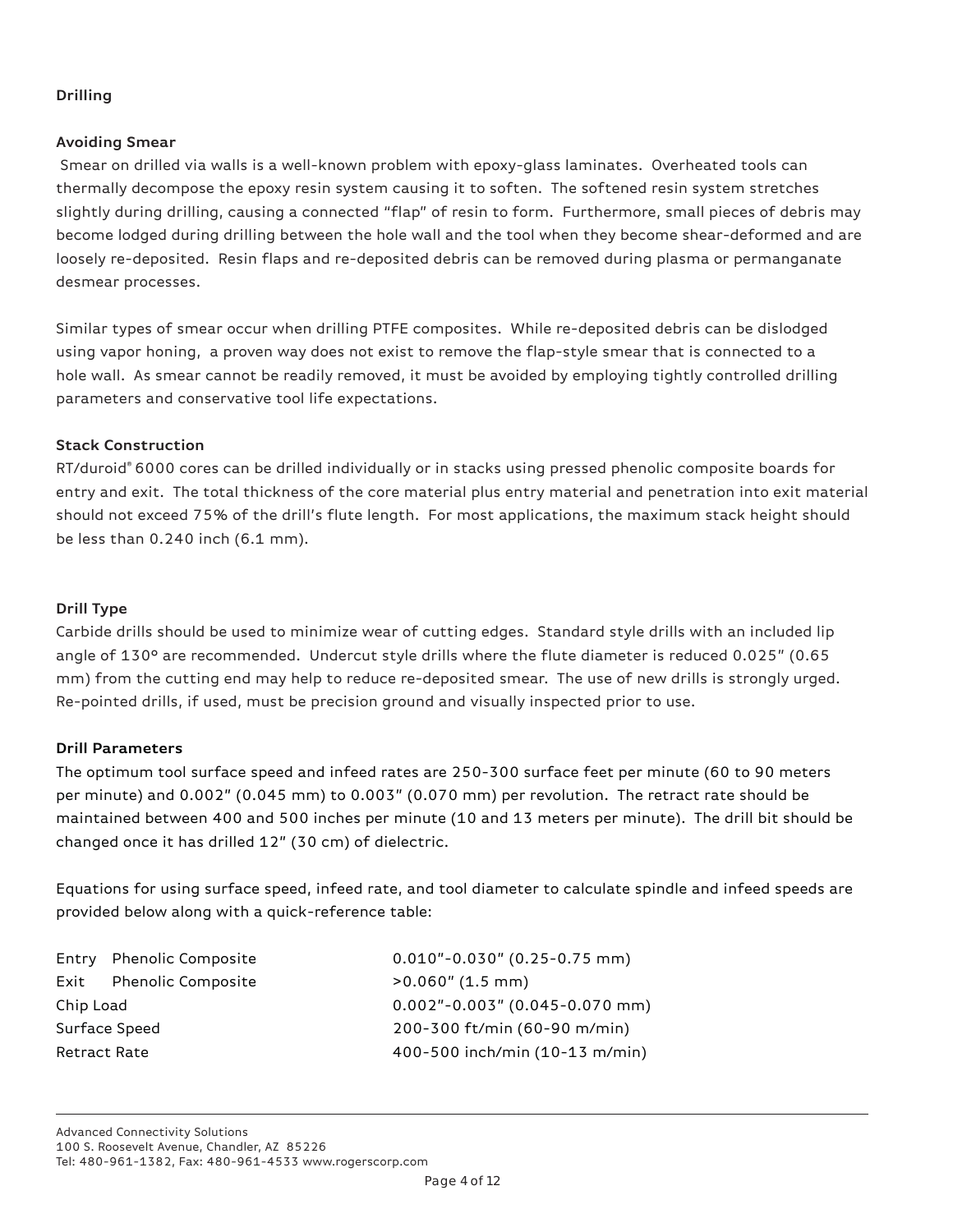| Tool Life Estimate: | <u>_Stack Height _</u> | Maximum Hit Count |
|---------------------|------------------------|-------------------|
|                     | $0.060$ " (1.5 mm)     | 300               |
|                     | $0.120$ " (3.0 mm)     | 250               |
|                     | $0.180''$ (4.5 mm)     | 100               |

Equations for calculating spindle speed and infeed rate:

Spindle Speed (RPM)=950/Tool Dia (inch)

## Infeed (IPM)=Spindle Speed (RPM) X 0.002 (inch)

|        | <b>Tool Size</b> | <b>Spindle Speed</b> |       | Infeed  |
|--------|------------------|----------------------|-------|---------|
| (in)   | (mm)             | (RPM)                | (IPM) | (m/min) |
| 0.0197 | 0.50             | 48200                | 96.4  | 2.4     |
| 0.0256 | 0.65             | 37100                | 74.2  | 1.9     |
| 0.0295 | 0.75             | 32200                | 64.4  | 1.6     |
| 0.0394 | 1.00             | 24100                | 48.2  | 1.2     |
| 0.0492 | 1.25             | 20000                | 40.0  | 1.0     |
| 0.0625 | 1.59             | 20000                | 40.0  | 1.0     |
| 0.1250 | 3.18             | 20000                | 40.0  | 1.0     |

## **Deburring**

The use of flat, rigid entry/exit materials, conservative drilling parameters, and limited hit counts with new drills should minimize the risk of copper burring. When drilled properly, the cores should be ready for subsequent processing. Chemical preparation is preferred, but if mechanical or hand pumice scrubbing processes are used to deburr boards, the force applied must be minimized to prevent gouging and dimensional distortion.

## **Hole Preparation**

Loosely re-deposited debris in the holes can be removed using vapor- or hydro-honing processes. These processes involve directing abrasive particles carried in water or air streams through drilled holes. The soft laminates must be adequately supported through these processes.

Drilled holes in PTFE-based laminates must be treated prior to the deposition of a conductive seed layer (e.g., electroless copper or direct metallization). Not performing a surface activation treatment will most likely result in poor metal adhesion or plated voids. Two common pre-treatments for PTFE materials are sodium treatment and plasma treatment. Either can be used for treating RT/duroid 6000 materials.

Sodium treatments consist of highly reactive sodium naphthalene compounds in glycol ether solution. They are very effective at making PTFE surfaces wettable prior to metal deposition. Recommended application procedures available from the vendors of sodium treatment products are applicable when processing RT/ duroid 6000 materials with one exception. The treatment time must not exceed thirty seconds. Controlling exposure time is required to reduce the risk of absorption of chemicals into the dielectric material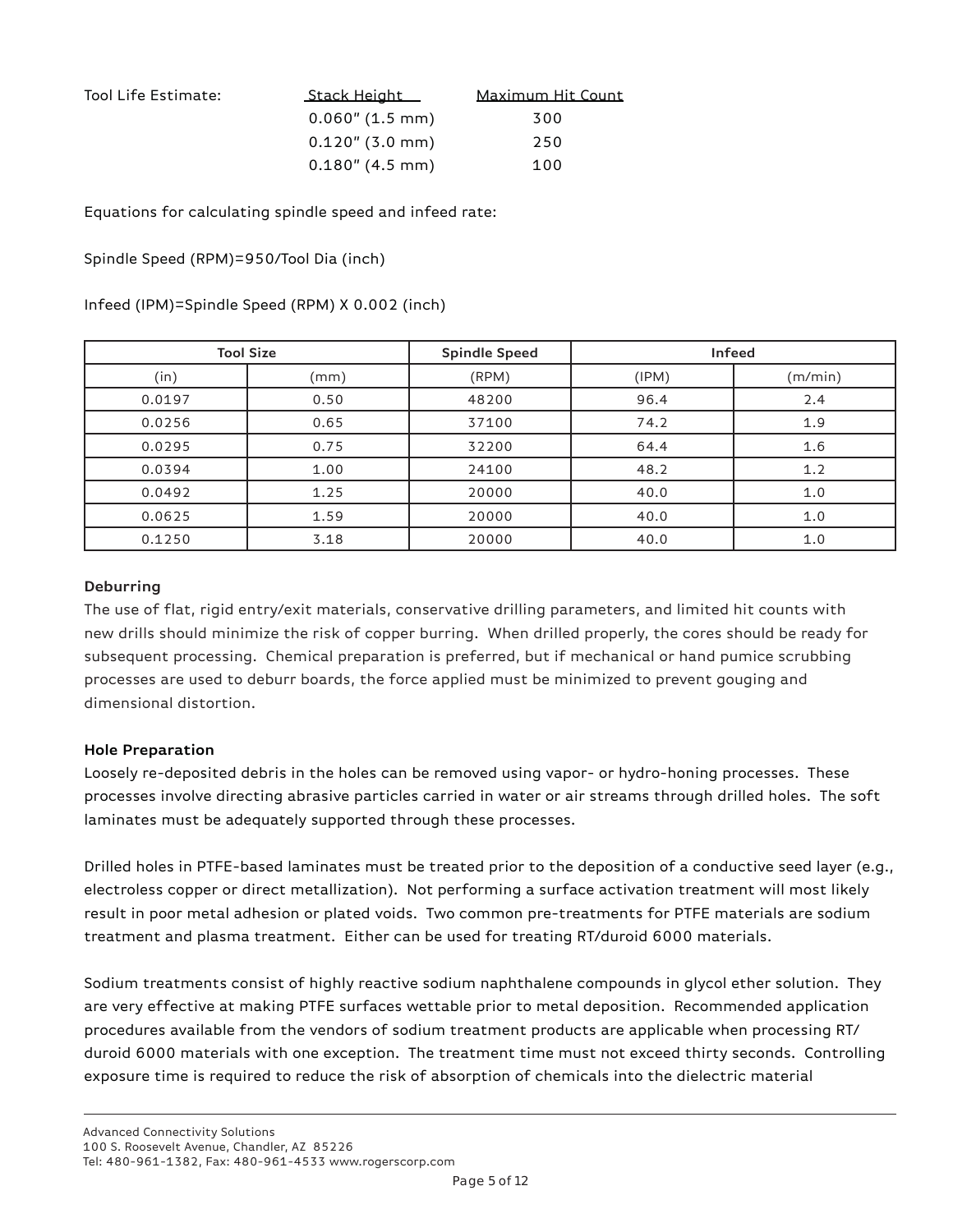surrounding the drilled holes. Sodium treated RT/duroid 6000 cores should be baked at 125C for 60 minutes just prior to metallization.

Sources for sodium treatment chemicals:

**FluoroEtch® Etchant** Acton Technologies, Inc 100 Thompson St Pittston, PA 18640 570-654-0612

W.L. Gore Tetra-Etch® etchant 500 ML available from R.S. Hughes Company, Inc 1162 Sonora Court Sunnyvale, CA 94086 408 739 3211

Sources for sodium treatment services:

## **FluoroEtch Etchant**

Acton Technologies, Inc 100 Thompson St Pittston, PA 18640 570-654-0612

G & S Associates 1865 Sampson Ave. Corona, CA 92879 http://www.gsassociates.com 951 739 7513

A recommended plasma treatment prior to metal desposition would use a 70/30 H2/N2 blend, NH3, or N2 gases. Plasma conditions would be:

|                   | Pressure: 100 mTORR Pump-down |
|-------------------|-------------------------------|
|                   | 250 mTORR Operating           |
|                   | Power: 4000 Watts             |
| Frequency: 40 KHz |                               |
|                   | Voltage: 500-600 V            |
|                   | Cycle Time: 10-30 Minutes     |

## **Metallization**

Electroless copper processes or electroless copper alternatives such as Crimson, Shadow, and Black Hole may be used to deposit a conductive seed layer once the PTFE surface has been properly treated (and baked if a sodium treatment process was used). As the PTFE resin system is soft and somewhat compressible, a flash plate build-up of copper 0.0001"-0.0003" (0.0025-0.0076mm) thick should be applied prior to preparing metal surfaces for photoresist.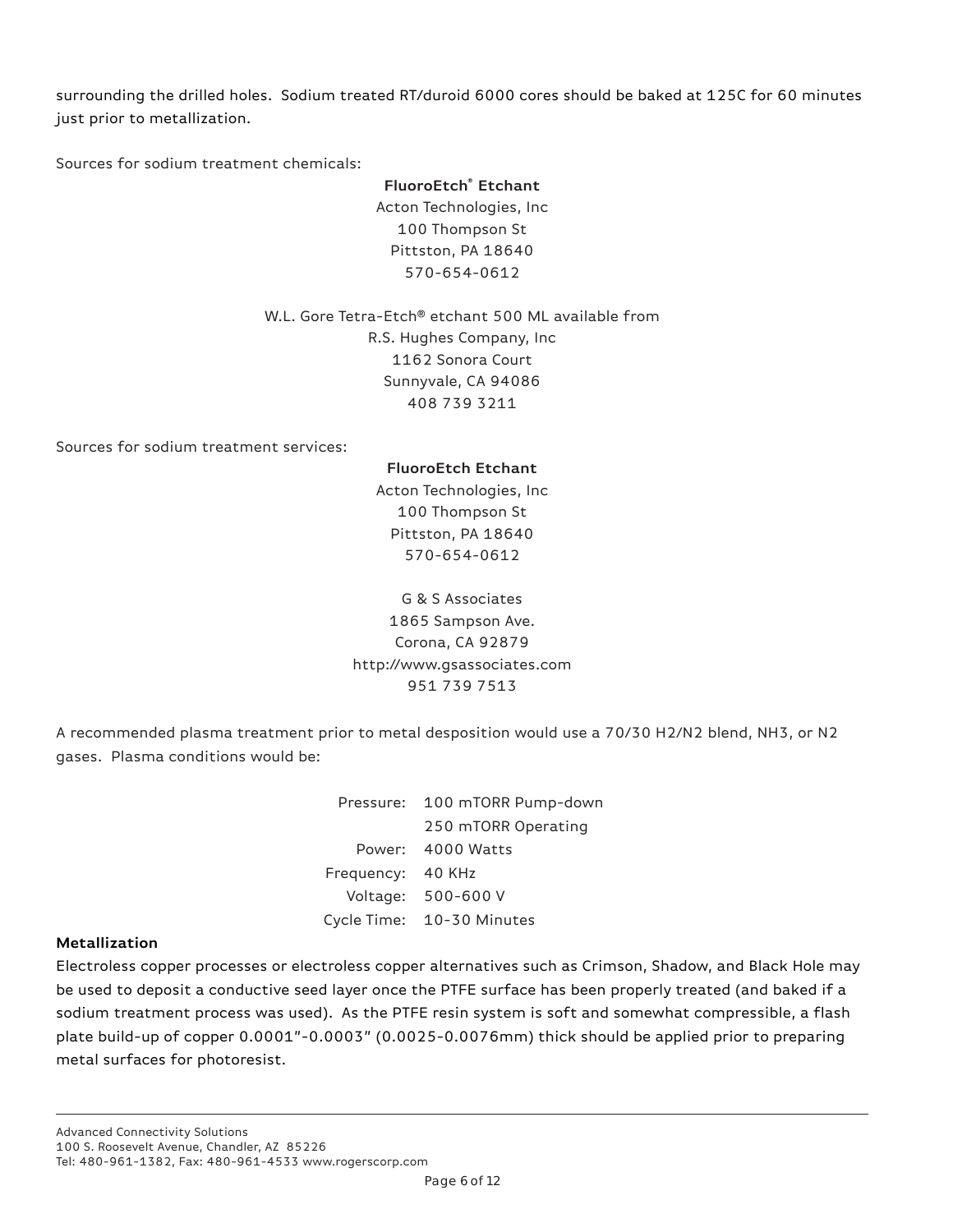# **Resist Strip, Cu Etch, Sn or Sn/Pb Strip**

Standard etchants and strip solutions may be used. Thin cores may require the support of leader boards or frames through conveyorized processes. Complete rinsing (preferred: 20-30 minutes in 70F+ distilled or deionized water) and baking (preferred: 125°C for 60 minutes in air or for 30 minutes under vacuum) of cores should immediately follow the final strip process.

The post-etched surface of the cores will retain the imprint of the copper cladding's dendritic tooth structure. This surface, if left undisturbed, provides adequate surface area for mechanical bonding of most soldermasks and adhesive systems used for multi-layer bonding. Not wiping or scrubbing the etched surfaces will allow the cores to proceed through soldermask application or multi-layer bonding without requiring special surface pre-treatments.

# **Soldermask Application**

Epoxy-based soldermasks such as Hysol® SR1000 are preferred if the soldermask will be selectively silver screened. Most photoimageable soldermasks have been found to provide adequate adhesion providing the post-etch surface has been preserved and the cores have been baked prior to application of the coating.

## **Final Metal Surface**

All final metal surface options (i.e. HASL, Sn, Sn/Pb, Ni/Au, Ag, OSP, etc.) have been successfully applied to circuits on RT/duroid 6000 materials. Exposure time to fluxes should be less than 30 seconds prior to HASL or reflow. Any processes requiring flux or oil should be immediately followed by a thorough rinse (hot water is preferred, a 15-minute rinse in clean solvents such as methanol, ethanol, or isopropyl alcohol may be required if dielectric has been exposed to water insoluble solvents) and bake (30-60 minutes at 125°C). Electroless nickel/immersion gold (ENIG) finishes should be used on RT/duroid 6010 materials only when absolutely required. ENIG processes can stain the surface of the high dielectric constant materials.

# **Final Circuitization**

Individual circuits in RT/duroid 6000 materials can be routed, scored, punched, or lased depending upon edge quality requirements. Detailed recommendations for routing are provided below:

These guidelines were developed to minimize burrs and maximize tool life when routing stacks of double sided boards. This information should also be applicable to most bonded assemblies.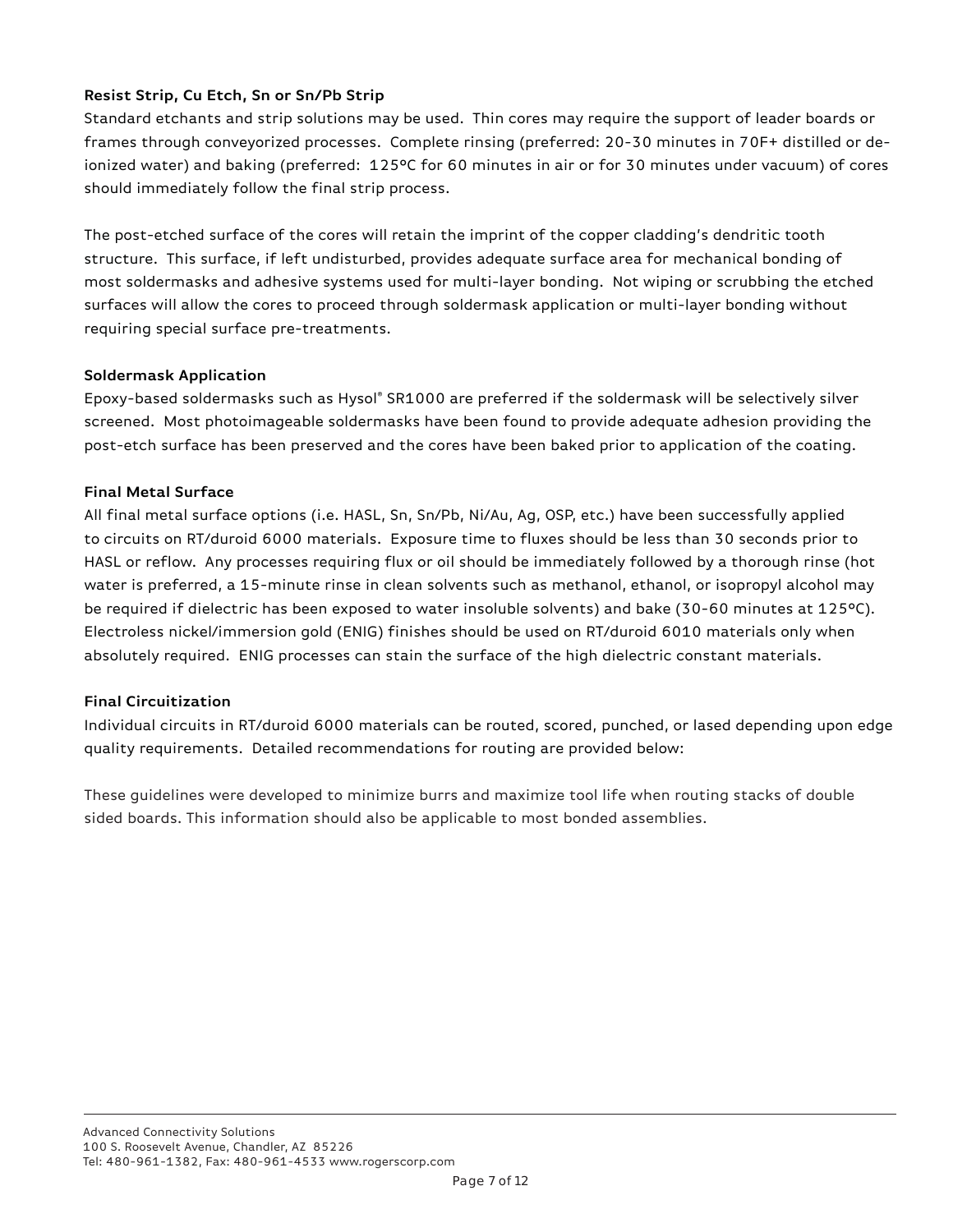## **Guideline Summary:**

| Chip Load:                | $0.00125"$ - $0.00250"$ /rev. |  |
|---------------------------|-------------------------------|--|
|                           | (32 mm - 64 mm/rev.)          |  |
|                           | Speed: 200 - 600 sfm          |  |
|                           | $(61 - 183 \text{ m/min})$    |  |
| Peripheries:              | Conventional Cut              |  |
| <b>Internal Cut-outs:</b> | Climb-cut                     |  |
| Tool Type:                | Double fluted spiral          |  |
|                           | endmill-carbide               |  |
| Exit/Entry:               | Phenolic or composite board   |  |
| Tool Life:                | $20 - 30$ linear feet         |  |
|                           | $(6 - 9$ meters)              |  |

- $*$  Pre-route vacuum channels in the backer board to provide adequate air flow through the channels during routing.
- \* Double pass (opposite directions) when two clean edges are required.

# **Recommended Tool Type:**

The machining parameters provided were developed using an Excellon EX200 Driller/Router at Megatool's Buena Park, CA facility. Best results were obtained with a double fluted spiral endmill (Megatool RP series).

Other carbide endmills (ie. single flute, three flute, etc.) may also be used without significantly impacting quality. However, conventional diamond cut and chip breaker router bits should not be used since they generally yield inferior quality and poor effective tool life.

| <b>Tool Diameter</b> | <b>Spindle Speed</b> | <b>Lateral Feed Rate</b> |
|----------------------|----------------------|--------------------------|
| 1/32"                | 40 KRPM (327 sfm)    | 75 IPM (0.0019/rev.)     |
| 1/16"                | 30 KRPM (491 sfm)    | 75 IPM (0.0025"/rev.)    |
| 3/32"                | 20 KRPM (491 sfm)    | 50 IPM (0.0025"/rev.)    |
| 1/8"                 | 15 KRPM (491 sfm)    | 37 IPM (0.0025"/rev.)    |
|                      |                      |                          |
| $1,0 \text{ mm}$     | 40 KRPM (125 m/min)  | $2.0$ m/min (50 mm/rev.) |
| $1.5 \text{ mm}$     | 32 KRPM (150 m/min)  | 2.0 m/min (63 mm/rev.)   |
| $2.5 \text{ mm}$     | 19 KRPM (150 m/min)  | $1.2$ m/min (63mm/rev.)  |
| $3.0 \text{ mm}$     | 16 KRPM (150 m/min)  | 1.0 m/min (63 mm/rev.)   |

## **Machining Parameters:**

# **Entry/Exit/Interleaving Material and Table Configuration:**

Burrs and loose debris can be minimized by using entry and exit material, compressible interleaving sheets, and open vacuum channels. The entry and exit material provide the support necessary to minimize material deflection and obtain cleanly cut edges. The interleaving material (often 2-4 sheets of Kraft paper) conforms around metal features and offers support to etched dielectric surfaces. Open channels in the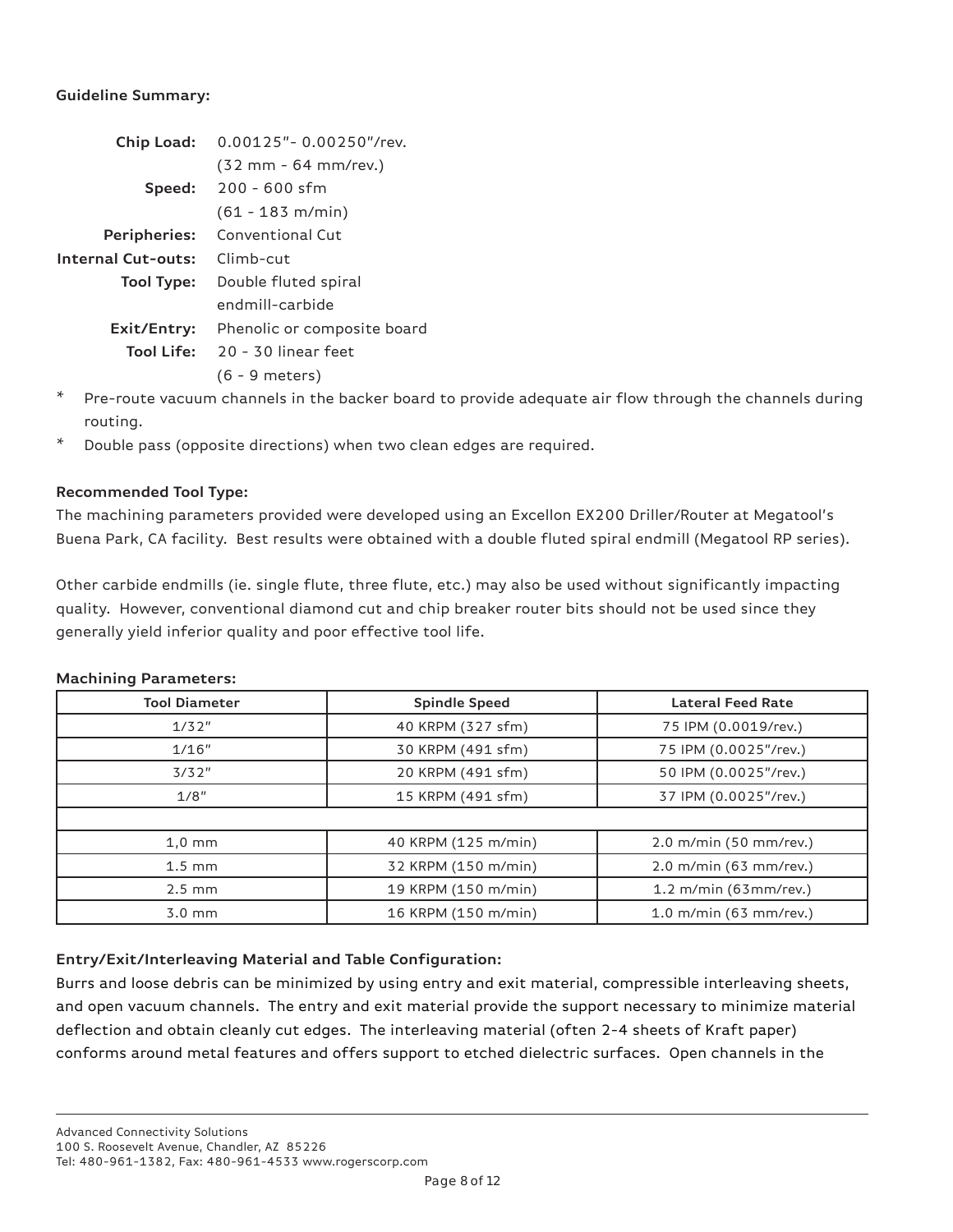

Figure 1<br>Pre-Rout Channels in Backer Board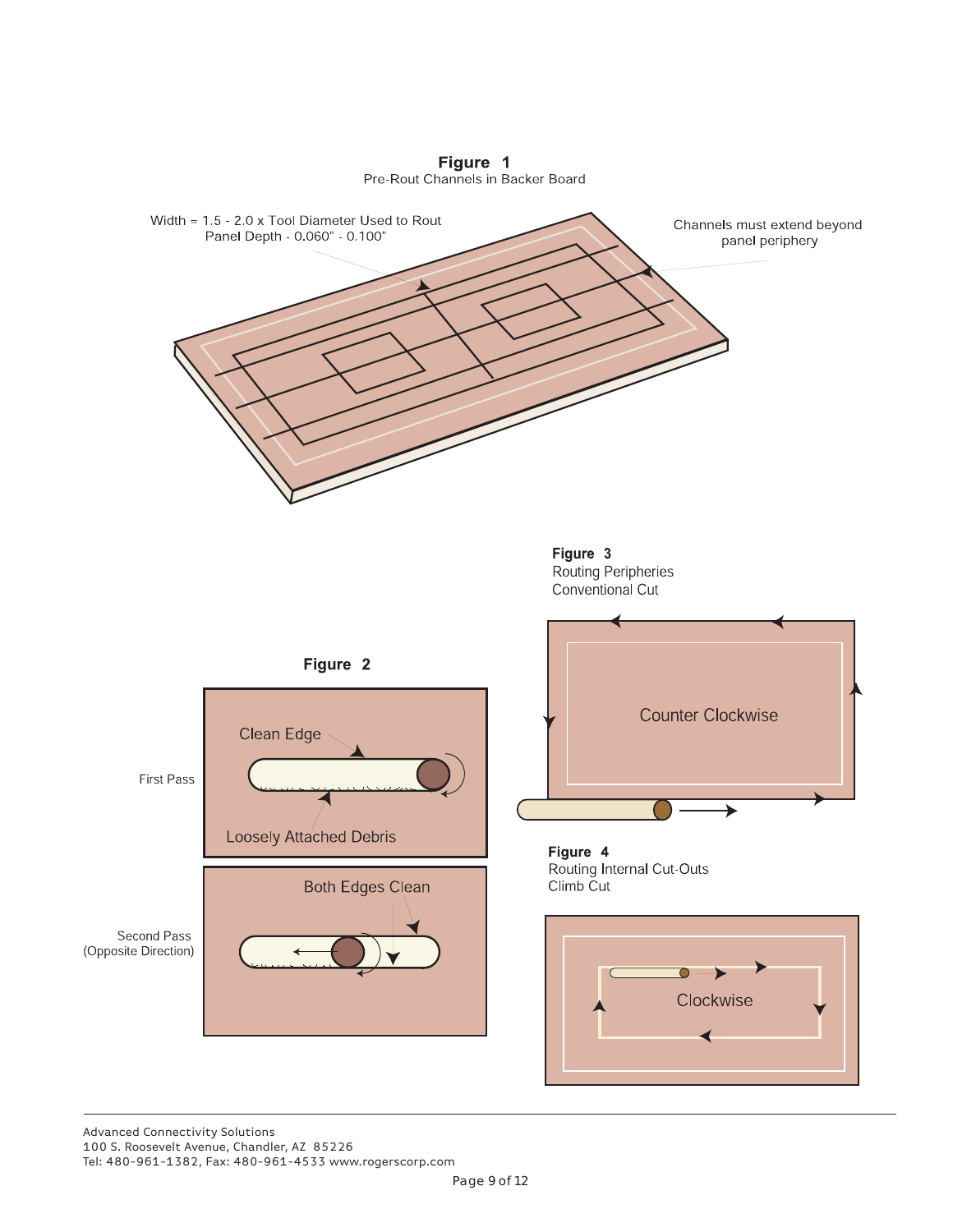backer material significantly increase the effectiveness of the routing machines vacuum system by allowing air to flow up through channels during routing. This minimizes the need for deburring and debris removal after routing by preventing flute and channel clogging. The vacuum measured at the spindle should be at least 30 in. H2O for best results.

Vacuum channels are prepared by pre-routing the backer material with a tool that is 1.5 to 2.0 times the diameter of the tool used to rout the panels. Channel depth is usually about 0.060" to 0.100" (1.5 - 2.5 mm). The routed peripheries and cut-outs in the backer material are joined with channels that extend to areas outside the panel periphery. This allows air to be drawn through the channels during routing.

Figure #1 (previous page) is an example of a pre-routed backer board. There are two boards per panel. Each board has an internal cut-out. Three connecting channels extend to areas outside the periphery of panels to be routed.

When routing parts, "entry material" is placed above and below the stack of panels.

The "entry material" placed below the stack prevents deflection of material into the oversized vacuum channels in the backer board. During routing, the tool cuts through the thin channel overlay (0.015" to 0.025" entry) to provide access to the vacuum channels.

# **Climb-Cut vs. Conventional Cut:**

The leading edge of a routed channel is typically cleaner than the trailing edge (figure  $\#2$ -previous page). Therefore, peripheries should be conventional cut and internal cut-outs should be climb-cut to maximize edge quality on the finished part (figures 3 & 4). If both edges of a routed channel need to be cleanly cut, the tool direction should be reversed for a second pass through the channels. This will remove most of the debris left on the trailing edge during the first pass (figure  $#2$  - previous page).

# **Routing Through Copper Cladding:**

Routed edge quality is usually superior when routing through the copper foil since it helps constrain the dielectric material. However, good results can generally be obtained with or without copper cladding.

# **Stack Height:**

At least 20%-30% of the flute should be exposed above the entry material to allow for debris removal. This leaves 70%-80% of the flute length available for routing the panels, entry material and exit material. The maximum stack height can be calculated by subtracting the entry thickness and exit penetration depth from the available flute length (70%-80% of the actual flute length).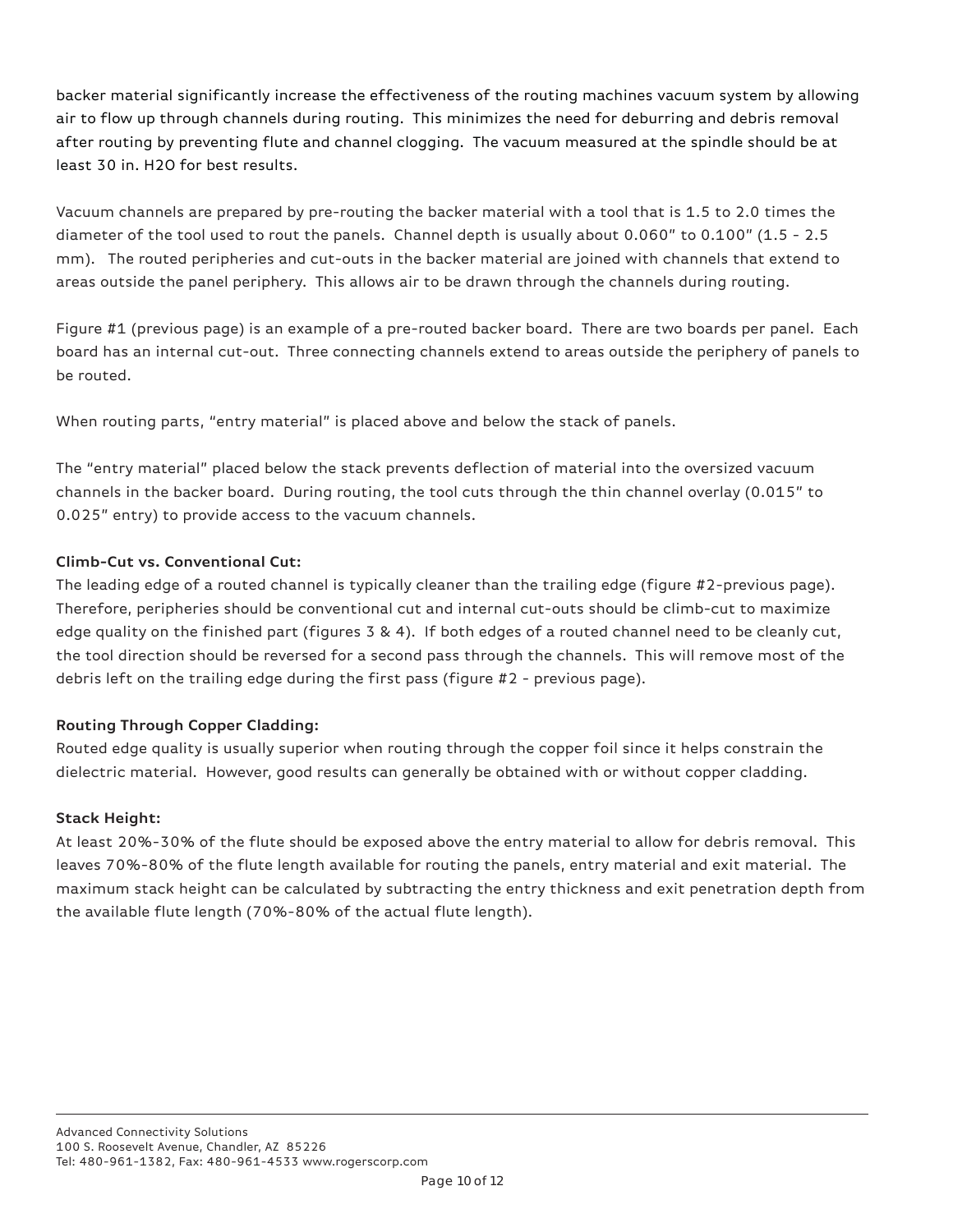# **Example:**

0.0625" endmill with 0.260" flute length 0.015" entry and vacuum channel overlay 0.020" penetration into vacuum channels

- $0.75 \times 0.260''$  (available flute length)
	- 0.015" (entry material)
	- 0.015" (exit overlay)
	- 0.020" (vacuum channel penetration)
	- 0.145" (maximum stack height)

# **Estimated Tool Life:**

Edge quality will slowly degrade as the tool wears. Fabricators should base tool life on the edge quality requirements for a particular job. In general, 20 - 30 linear feet (6-9 meters) of material can be routed with the same tool without sacrificing edge quality. This estimate is basically the same with or without a second pass. Since flute and channel clogging will significantly impact edge quality, vacuum channels are usually needed to minimize the need for tool changes.

\* Rogers Corporation would like to thank Megatool, Inc. for helping us develop these guidelines.

# **Multilayer Considerations**

## **Inner-Layer Preparation**

Standard photoresist and etch procedures are used. Care should be taken to preserve the as-etched dielectric surface. Selection of an appropriate copper surface treatment is dependent upon the adhesive selected. All layers should be baked for 30 minutes at 100-125°C prior to bonding.

## **Adhesive Systems**

Two categories of adhesive systems, thermoplastic and thermoset, have been used when bonding RT/duroid 6000 multilayers. Thermoplastics, such as Dupont's FEP film or Rogers 3001 film, are typically selected when electrical properties of the adhesive layers are critical. The dielectric constant and dissipation factor of FEP is 2.1 and 0.0003. The dielectric constant and dissipation factor of 3001 film is 2.28 and 0.003. As the PTFE resin system is a thermoplastic, direct bonding (see RT 4.9.3, "RT/duroid 6002 High Frequency Laminate Direct Bonding") can be used to manufacture homogeneous multiplayer constructions.

Thermosets, such as FR-4 prepreg or Speedboard C from W.L.Gore, can be chosen when electrical properties are less critical.